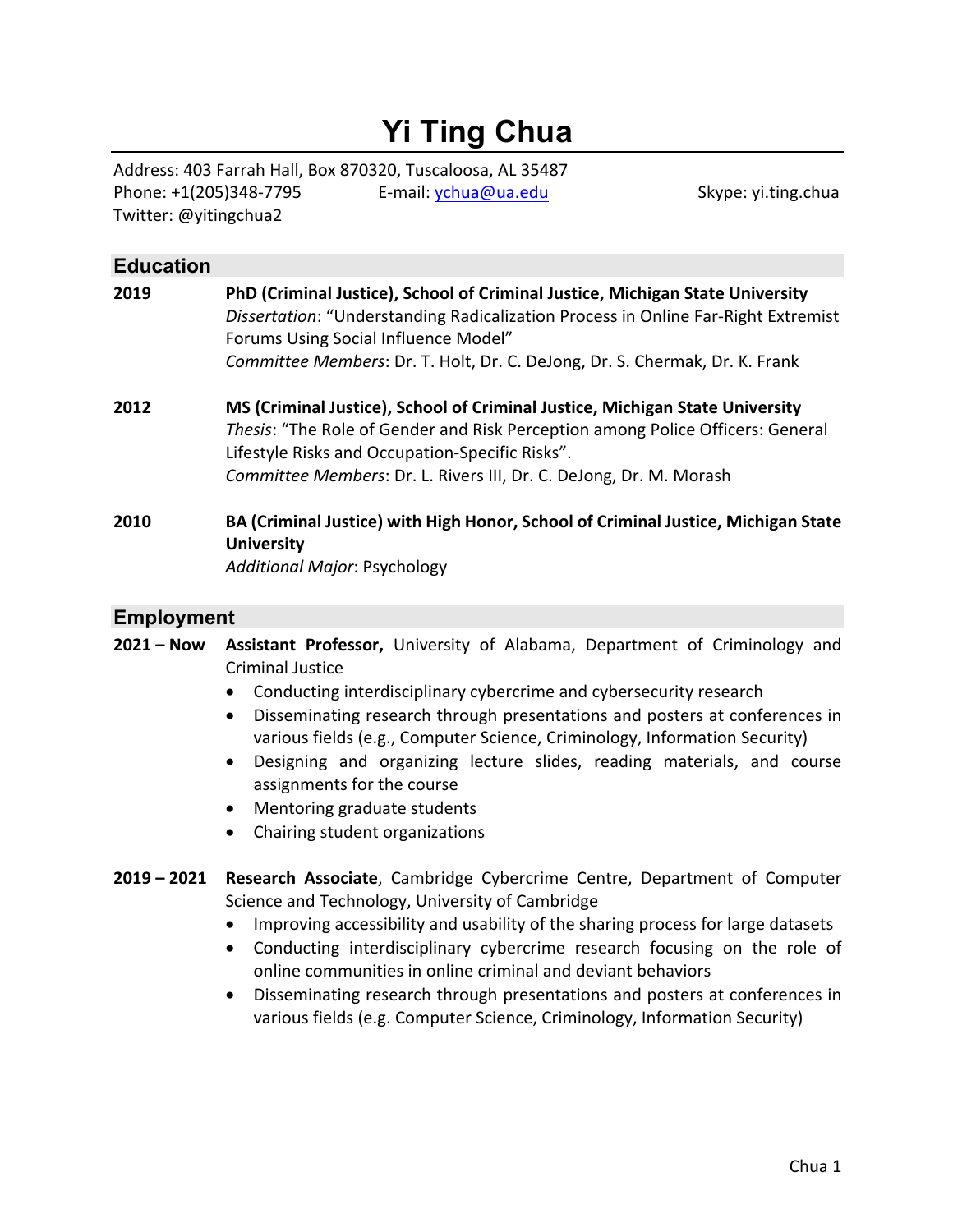#### **Employment**

#### **2018 Research Assistant**, School of Criminal Justice*,* Michigan State University

- Conducting a comprehensive literature review on online illicit markets for a grant from the Department of Homeland Security
- **2011 – 2017 Graduate Research Assistant**, School of Criminal Justice, Michigan State University
	- Coding and entering data from online forums into Microsoft Excel and Access
	- Generating data files from online forums for social network analysis
	- Generating sociograms and conduct social network analysis using Microsoft Access and Pajek
	- Training and supervising undergraduate students on data entry for social network analysis

#### **Teaching**

**2017 – 2018 Instructor**, School of Criminal Justice, Michigan State University Research Methods, Online Course

- Designing and organizing lecture slides, reading materials, and course assignments for the course
- Facilitating online discussions among students
- Developing, organizing and implementing the course through Desire2Learn
- Advising students on future career paths
- **2018 Guest Lecturer**, Michigan State University Intro to Methods for Women's & Gender Studies Research *Topic*: Gender, Crime, and Justice
- **2016 Guest Lecturer,** Michigan State University Cyber-Crime and Cyber-Security *Topic*: Cybercrime Theory, Malware and Its Impact

#### **Publications**

#### **Refereed Journal Articles**

- **Under** Parkin, Simon & **Chua, Yi Ting**. "A Cyber-risk Framework and Guidelines for **Review** Coordination of the Prevention and Preservation of Behaviours." *Journal of Computer Security*
- **2021** Collier, Ben, Thomas, Daniel R., Clayton, Richard, Hutchings, Alice, & **Chua, Yi Ting**. (2021). Influence, Infrastructure, and Recentering Cybercrime Policing: Evaluating Emerging Approaches to Online Law Enforcement through a Market for Cybercrime Services. *Policing and Society*, 1-22.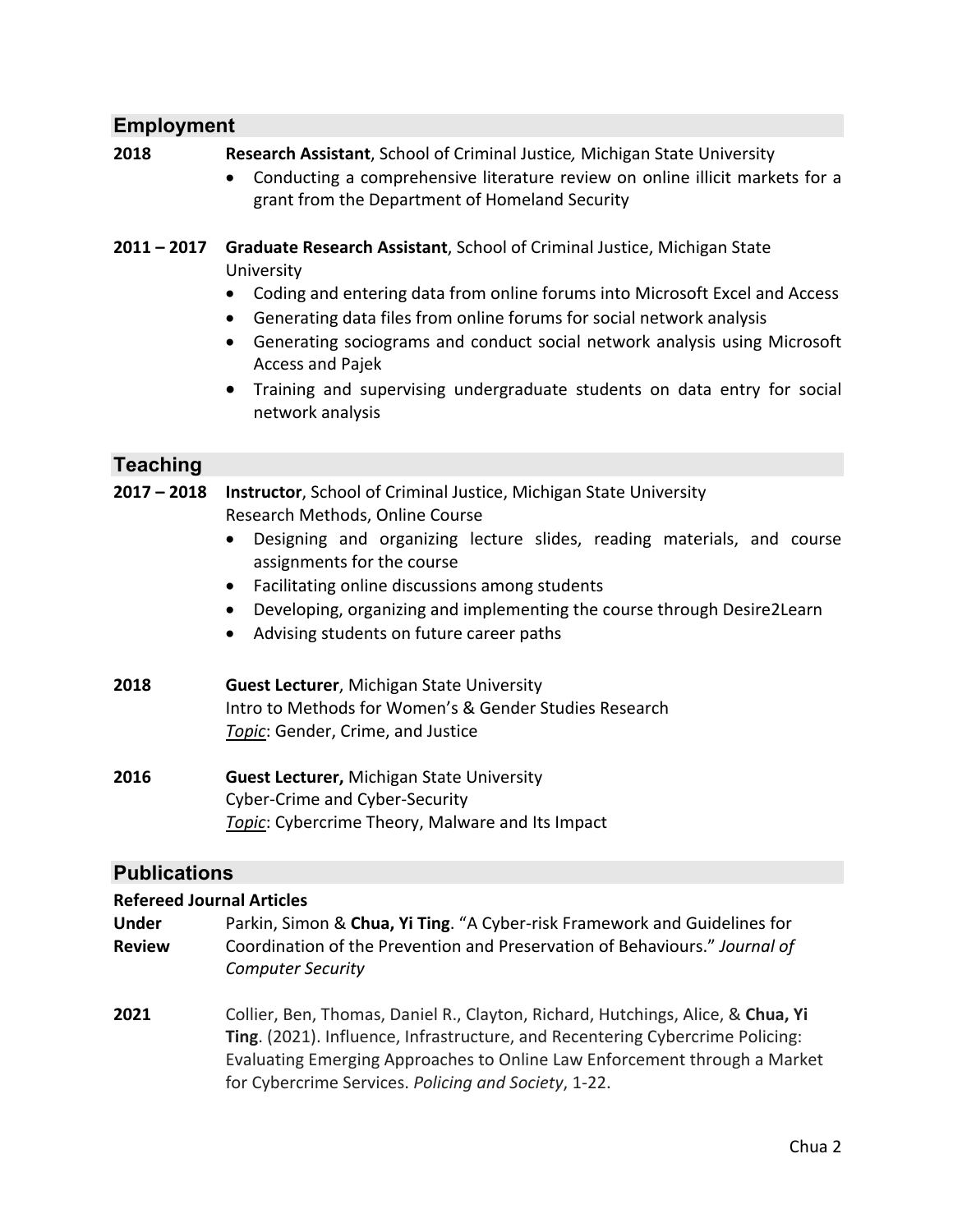#### **Publications**

**2016 Chua, Yi Ting** & Holt, Thomas J. "A Cross-National Examination of the Techniques of Neutralization to Account for Hacking Behavior". *Victims & Offenders 11(4)*, 534-555.

> Holt, Thomas J., Smirnova, Olga, & **Chua, Yi Ting**. "Exploring and Estimating the Revenues and Profits of Participants in Stolen Data Markets". *Deviant Behavior 37(4),* 353-367.

**2015** Holt, Thomas J., Smirnova, Olga, **Chua, Yi Ting,** & Copes, Heith. "Examining the Risk Reduction Strategies of Actors in Online Criminal Markets". *Global Crime, 16(2),* 81-103.

#### **Conference Publications**

**2020** Parkin, Simon & **Chua, Yi Ting**. "Refining the Blunt Instruments of Cybersecurity: A Framework to Coordinate Prevention and Preservation of Behaviours." 10<sup>th</sup> Workshop on Socio-Technical Aspects in Security 2020.

> Vu, Anh Viet, Hughes, Jack, Pete, Ildiko, Collier, Ben, **Chua, Yi Ting**, Shumailov, Ilia, & Hutchings, Alice. "Turning Up the Dial: The Evolution of a Cybercrime Market Through Set-up, Stable, and COVID-19 Eras." ACM Internet Measurement Conference (IMC) 2020.

> Pete, Ildiko, Hughes, Jack, Bada, Maria, & **Chua, Yi Ting**. "A Social Network Analysis and Comparison of Six Dark Web Forums." WACCO 2020.

**2019 Chua, Yi Ting**, Parkin, Simon, Edwards, Matthew, Oliveira, Daniel, Schiffner, Stefan, Tyson, Gareth, & Hutchings, Alice. "Identifying Unintended Harms of Cybersecurity Measures." APGW eCrime Symposium 2019.

> **Chua, Yi Ting**, & Collier, Ben. "Fighting the 'Blackheart Airports': Internal Policing in the Chinese Censorship Circumvention Ecosystem." APGW eCrime Symposium 2019.

> Pete, Ildiko, & **Chua, Yi Ting**. An Assessment of the Usability of Cybercrime Datasets. In 12<sup>th</sup> USENIX Workshop on Cyber Security Experimentation and Test (CSET'19).

**2013** Holt. Thomas J., **Chua, Yi Ting**, & Smirnova, Olga. "An Exploration of the Factors Affecting the Advertised Price for Stolen Data." In 2013 APWG eCrime Researchers Summit. IEEE.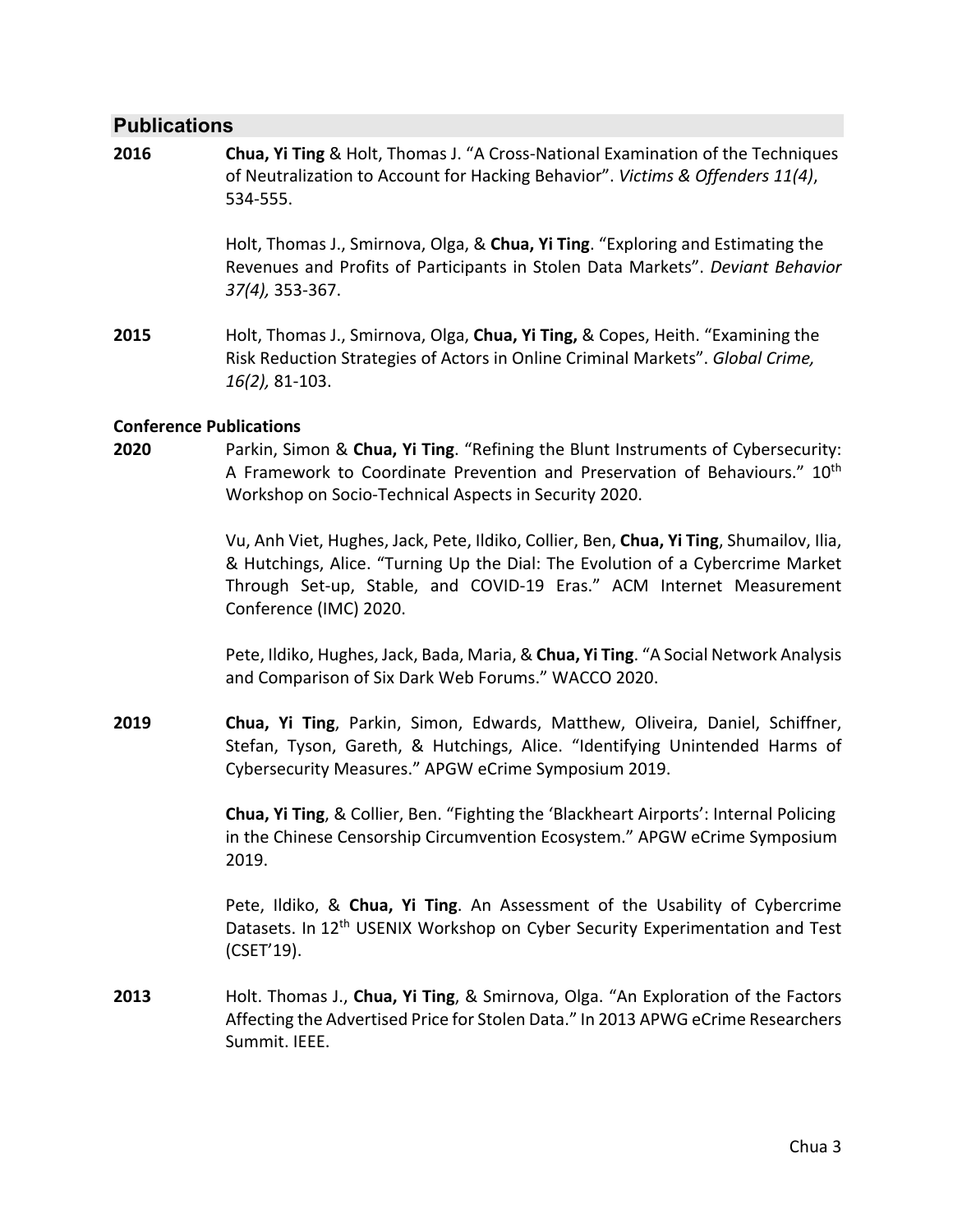#### **Publications**

#### **Book**

**2016** Holt, Thomas. J., Smirnova, Olga, & **Chua, Yi Ting**. *Data Thieves in Action: Examining the International Market for Stolen Personal Information*. New York: Palgrave Macmillan

#### **Book Chapters**

**2021** Hughes, Jack, **Chua, Yi Ting**, & Hutchings, Alice. (2021). Too Much Data? Opportunities and Challenges of Large Datasets and Cybercrime. In A. Lavorgna & T. J. Holt (Eds.), *Researching Cybercrimes* (pp. 191-212). Palgrave Macmillan, Cham.

> Bada, Maria, Chua, Yi Ting, Collier, Ben, & Pete, Ildiko. Exploring Masculinities and Perceptions of Gender in Online Cybercrime Subcultures. In M. W. Kranenbarg & R. Leukfeldt (Eds.), *Cybercrime in Context*. Springer Nature.

**2016** Hutchings, Alice & **Chua, Yi Ting**. Gendering Cybercrime. In T. J. Holt (Ed.), *Cybercrime through an Interdisciplinary Lens* (pp. 167-188). Oxon: Routledge

#### **Presentations (\* invited speakers)**

- **2021** Chua, Yi Ting. Workshop on Security and Human Behavior 2021 (Virtual Session). June 3-4
- **2020** Pete, Ildiko, Hughes, Jack, Bada, Maria, & Chua, Yi Ting. "A Social Network Analysis and Comparison of Dark Web Forums." Sunbelt Virtual Conference 2020. July 13- 17.

\* Chua, Yi Ting. Workshop on Security and Human Behavior 2020 (Virtual Session). June 18-19.

**2019** Chua, Yi Ting, Parkin, Simon, Edwards, Matthew, Oliveira, Daniel, Schiffner, Stefan, Tyson, Gareth, & Hutchings, Alice. "Identifying Unintended Harms of Cybersecurity Measures." APGW eCrime Symposium 2019. Pittsburgh, USA. November 12-15.

> Chua, Yi Ting, & Collier, Ben. "Fighting the 'Blackheart Airports': Internal Policing in the Chinese Censorship Circumvention Ecosystem." APGW eCrime Symposium 2019. Pittsburgh, USA. November 12-15.

> Chua, Yi Ting & Collier, Ben. "We Got Booted: An Exploration of Norms and Social Structure in Cybercrime Communities across Different Online Platforms." The 19th Annual Conference of the European Society of Criminology. Ghent, Belgium. September 18-21.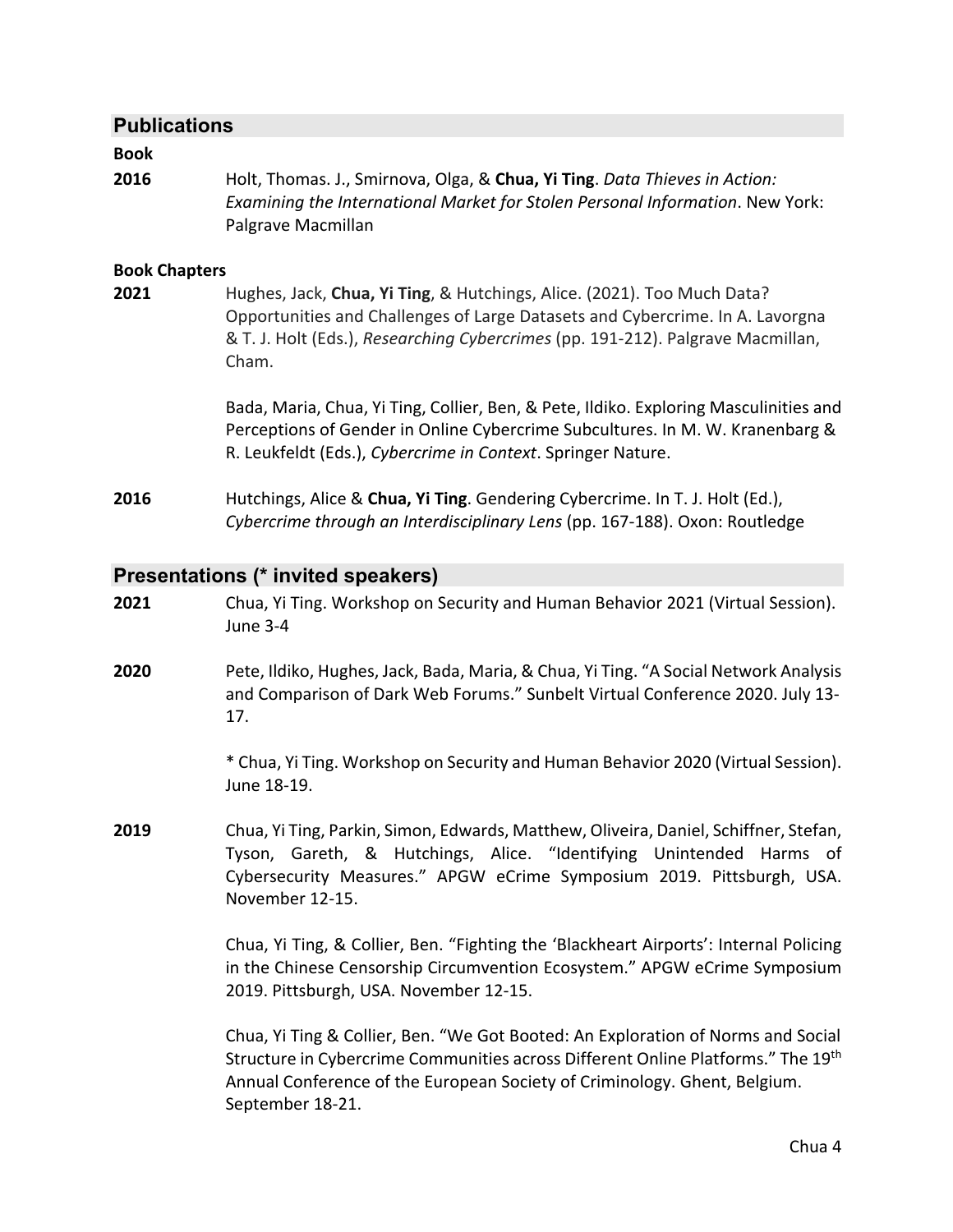# **Presentations (\* invited speakers)**

| 2019        | * Chua, Yi Ting. Dagstuhl Seminar: Cybersafety Threats - from Deception to<br>Aggression (19302). Schloss Dagstuhl, Germany. July 22-26.                                                                                                               |
|-------------|--------------------------------------------------------------------------------------------------------------------------------------------------------------------------------------------------------------------------------------------------------|
| 2018        | Chua, Yi Ting, Holt, T., Chermak, S., & Freilich, J. "The Radicalization Of<br>Opinions In Online Far-Right Extremist Web Forums". The American Society of<br>Criminology Annual 2018 Conference. Atlanta, Georgia. November 14-17.                    |
| 2017        | Chua, Yi Ting, Holt, T., Chermak, S., & Freilich, J. "Understanding Changes<br>in Beliefs among Members in Online Extremist Web Forums". The American<br>Society of Criminology Annual 2017 Conference. Philadelphia, Pennsylvania.<br>November 15-18. |
|             | * Chua, Yi Ting. Workshop on Security and Human Behavior 2017. Cambridge,<br>United Kingdom. May 25-16.                                                                                                                                                |
| 2016        | Chua, Yi Ting. "Examining Financial Transactions in Online Stolen Data Markets<br>with Social Network Analysis: Trust and Selection". The American Society of<br>Criminology Annual 2016 Conference. New Orleans, Louisiana. November 15-19.           |
| 2015        | Chua, Yi Ting. "Understanding the Process of Becoming a Successful Carder:<br>Knowledge and Risk Avoidance Techniques". The American Society of Criminology<br>Annual 2015 Conference. Washington D.C. November 18-21.                                 |
| 2014        | Chua, Yi Ting, & Holt, Thomas J. "Techniques of Neutralization, Attitudes, and<br>Hacking Behaviors across Three Regions". The American Society of Criminology<br>Annual 2014 Conference. San Francisco, California. November 19-22.                   |
| 2013        | Chua, Yi Ting, Smirnova, Olga, and Holt, Thomas J. "Examining the Network<br>Structure of Stolen Data". The American Society of Criminology Annual 2013<br>Conference. Atlanta, Georgia. November 20-23.                                               |
| 2012        | Chua, Yi Ting. "Gender and Risk Perception among Police Officers". Society of Risk<br>Analysis Annual 2012 Conference. San Francisco, California. December 9-12.                                                                                       |
| <b>C.U.</b> | $-1$ <b>A</b> $-$                                                                                                                                                                                                                                      |

#### **Fellowships and Awards**

| 2021 | Gill-Chin Lam Award for Outstanding Doctoral Dissertation in Global Studies,<br>Michigan State University                                                       |
|------|-----------------------------------------------------------------------------------------------------------------------------------------------------------------|
| 2020 | Best Paper Award, "Refining the Blunt Instruments of Cybersecurity: A Framework<br>to Coordinate Prevention and Preservation of Behaviours", 10th International |
|      | Workshop on Socio-Technical Aspects in Security (STAST) 2020                                                                                                    |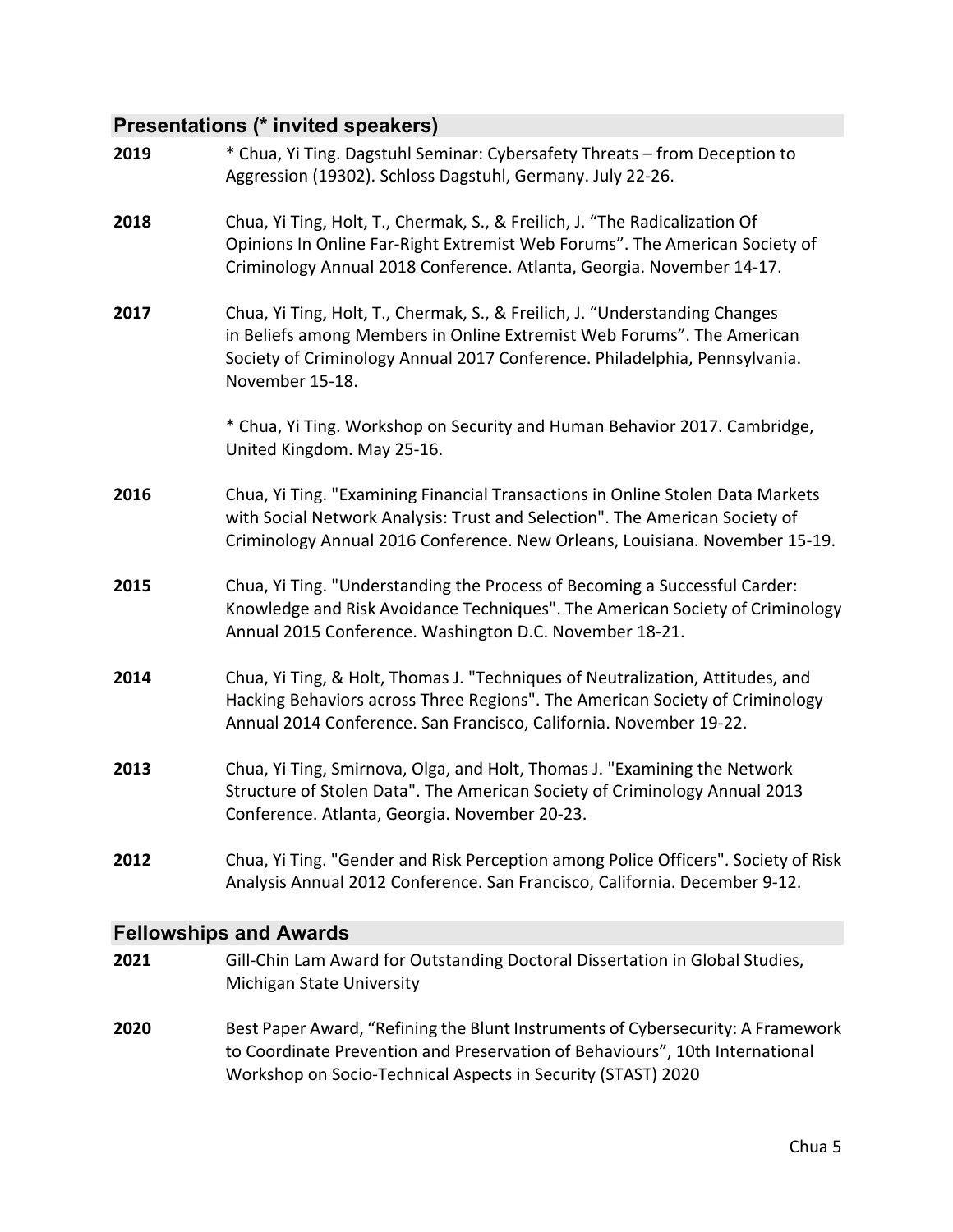## **Fellowships and Awards**

| 2019                         | Best Paper Award, "Identifying Unintended Harms of Cybersecurity Measures",<br>APWG eCrime Symposium 2019 (\$1000)                                                                                                                 |  |  |
|------------------------------|------------------------------------------------------------------------------------------------------------------------------------------------------------------------------------------------------------------------------------|--|--|
| 2018                         | Fellowship, School of Criminal Justice, Michigan State University (\$3651)                                                                                                                                                         |  |  |
|                              | Summer Dissertation Completion Fellowship, College of Social Science, Michigan<br>State University (\$7000)                                                                                                                        |  |  |
| 2017                         | Conference Travel Grant for Students, Workshop on Security and Human Behavior                                                                                                                                                      |  |  |
|                              | RSA Conference Security Scholar, RSA Conference                                                                                                                                                                                    |  |  |
| 2015                         | Fellowship, School of Criminal Justice, Michigan State University (\$1000)                                                                                                                                                         |  |  |
| $2013 - 2014$                | Summer Fellowship, School of Criminal Justice, Michigan State University (\$3500)                                                                                                                                                  |  |  |
| 2013                         | Winner of the Division of Women and Crime Student Paper Competition (\$500),<br><b>American Society of Criminology</b>                                                                                                             |  |  |
| $2011 - 2012$                | Louis A. Radelet Graduate Diversity Scholarship Fund, School of Criminal Justice,<br>Michigan State University (\$5373)                                                                                                            |  |  |
| <b>Institutional Service</b> |                                                                                                                                                                                                                                    |  |  |
| <b>Now</b>                   | Faculty Advisor, Cryptocurrency Club, University of Alabama                                                                                                                                                                        |  |  |
| $2020 - 2021$                | President, Postdocs of Cambridge Society, University of Cambridge                                                                                                                                                                  |  |  |
| $2019 - 2020$                | Vice President, Postdocs of Cambridge Society, University of Cambridge<br>Representative at the Concordat Working Group (university committee)<br>Representative at the Equality and Diversity Committee (university<br>committee) |  |  |
| $2018 - 2019$                | Graduate Student Representative for Equity, Inclusion, and Justice Committee,<br>School of Criminal Justice, Michigan State University                                                                                             |  |  |
| $2017 - 2018$                | Vice President, Doctoral Student Association, School of Criminal Justice, Michigan<br><b>State University</b>                                                                                                                      |  |  |
|                              | 2015 - 2017 President, Doctoral Student Association, School of Criminal Justice, Michigan                                                                                                                                          |  |  |

**2015 – 2017** President, Doctoral Student Association, School of Criminal Justice, Michigan State University